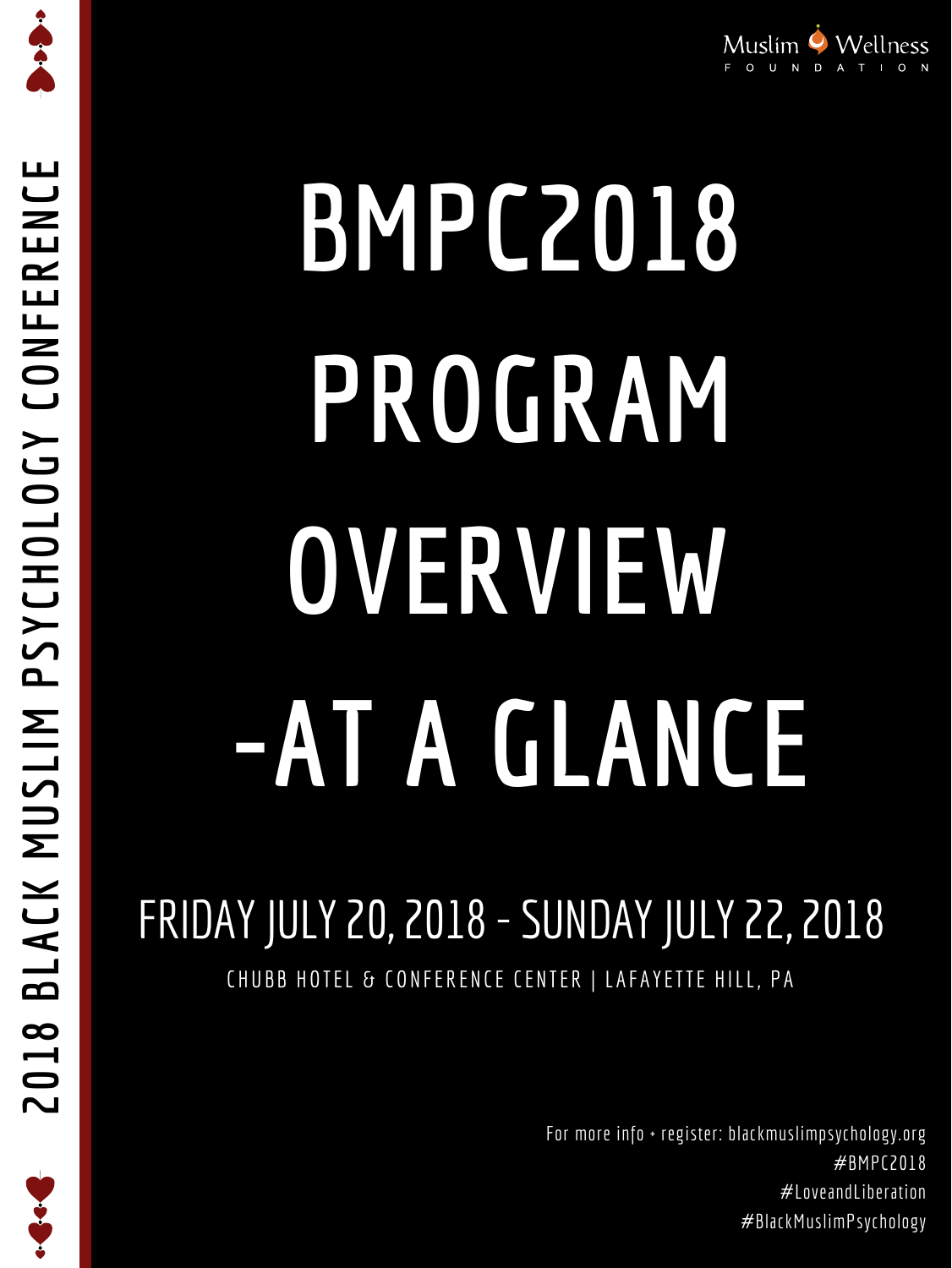

#### **DAY 1 : PROGRAM OVERVI EW**



**4 : 4 5 pm - 5 : 1 5 pm**

*Black Muslim Mental Health Pl Black Muslim Mental Health Professionals*

**6 : 0 0 pm - 7 : 0 0 pm**

| $8:30$ am - 9:15am                           | <b>REGISTRATION &amp; CONTINENTAL BREAKFAST</b>             |
|----------------------------------------------|-------------------------------------------------------------|
| $9:15am - 9:30am$                            | WELCOME & OPENING REMARKS                                   |
| $9:30$ am - $10:00$ am                       | KEYNOTE SPEAKER: DR. BILAL WARE                             |
| $10:00$ am - $10:30$ am                      | MORNING BREAK                                               |
| $10:30$ am - $11:45$ am                      | <b>BREAK OUT SESSION #1:</b> 75 $min$ workshops + Q&A       |
| $11:45am - 12:15pm$                          | BREAK + NETWORKING                                          |
| $12:15 \,\mathrm{p m} - 1:30 \,\mathrm{p m}$ | <b>BREAK OUT SESSION #2:</b> 75 min workshops + $Q\delta A$ |
| $1:30 \text{ pm} - 3:30 \text{ pm}$          | <b>JUMUAH PRAYER + LUNCH</b>                                |
| $3:30$ pm - 4:45pm                           | <b>BREAK OUT SESSION #3:</b> 75 min workshops + $Q\delta A$ |

#### **7 : 0 0 pm - 9 : 0 0 pm**

**PROFESSIONAL NETWORKING:**

#### BMPC2018 FILM SCREENING**:** *Muslimah's Guide to Marriage*

written  $\delta$  directed by Aminah Bakeer Abdul-Jabbaar

Join us at the 2018 Black Muslim Psychology Conference for a screening of this award winning Romantic-Comedy about Muslimah Mohammad (Ebony Perry) , a twenty-something African-American orthodox Muslim Woman who lives in Inglewood, CA. Muslimah has only seven days and fourteen hours left in her Iddah (Muslim separation) before she will officially be divorced from her husband. Knowing that the divorce would upset her religious father (Glenn Plummer) and the local Muslim community, Muslimah works diligently to try to fix her broken marriage before it is too late. Winner of the Audience Award at the Pan African Film Festival, this smart, witty romantic comedy offers something all too rare onscreen: a brash, irreverent look at black Muslim life. A Q&A with Writer and Director: Aminah Bakeer Abdul Jabbaar will follow the screening **Tickets Sold Separately: \$15 per person | blackmuslimfilmscreening.eventbrite.com**.

**JULY 20-22, 2018 | CHUBB HOTEL & CONFERENCE CENTER | LAFAYETTE HILL, PA BLACKMUSLIMPSYCHOLOGY.ORG**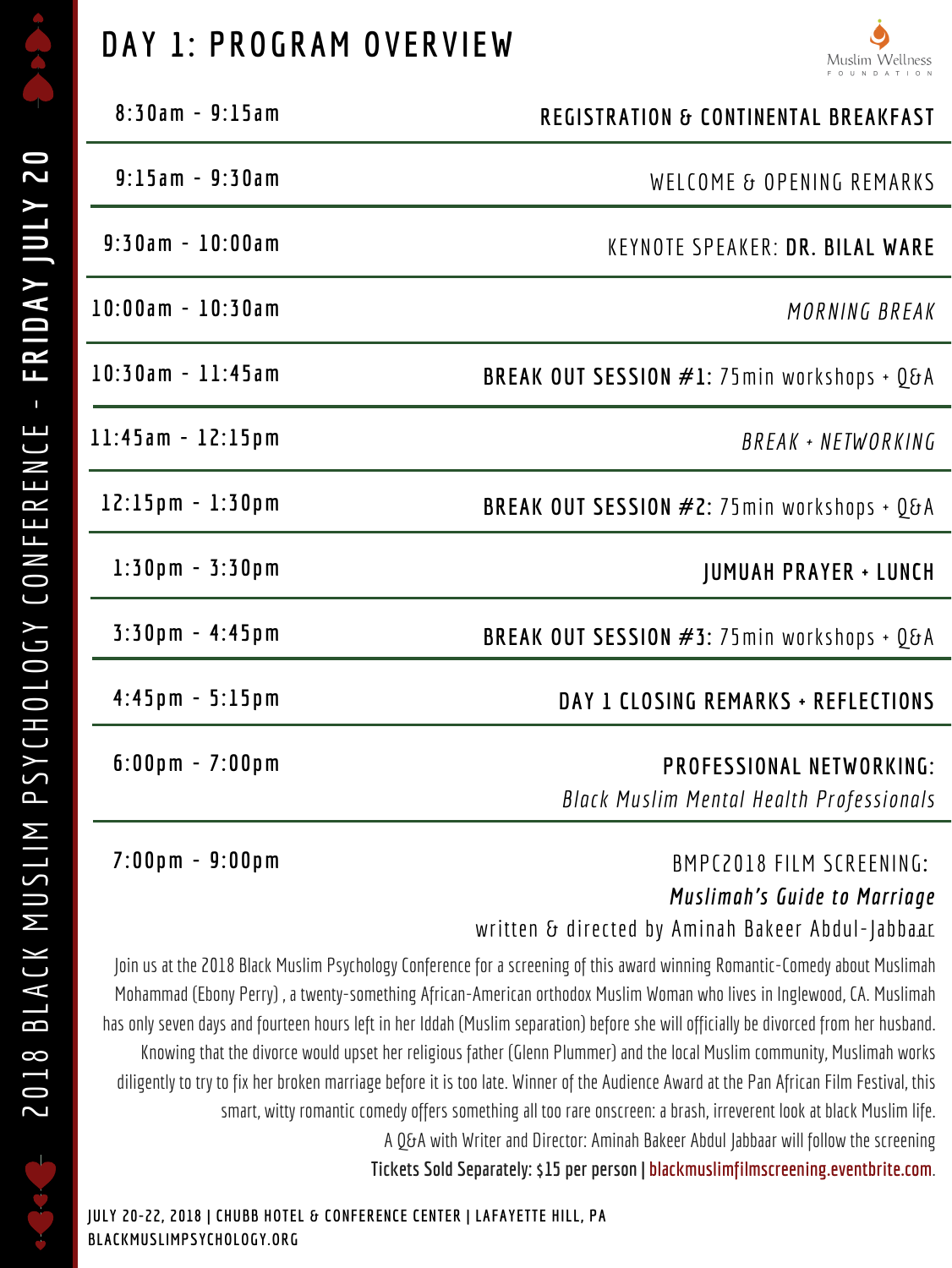#### **DAY 2 : PROGRAM OVERVI EW**



#### **1 0 : 0 0 am - 1 2 : 0 0 pm**

**1 2 : 0 0 pm - 1 2 : 1 5 pm**

| $8:30$ am - 9:00am | <b>REGISTRATION &amp; CONTINENTAL BREAKFAST</b> |
|--------------------|-------------------------------------------------|
| $9:00am - 9:15am$  | WELCOME & OPENING REMARKS                       |
| $9:15am - 9:45am$  | KEYNOTE SPEAKER: DR. JAMILLAH KARIM             |
| $9:45am - 10:00am$ | MORNING BREAK                                   |

#### **IMAM ROUNDTABLE**

*BREAK + NETWORKING*

| $12:15 \text{ pm} - 1:30 \text{ pm}$                                                                 | <b>BREAK OUT SESSION #1:</b> 75 min workshops + $Q\delta A$                                                                                                                                                                                                     |  |
|------------------------------------------------------------------------------------------------------|-----------------------------------------------------------------------------------------------------------------------------------------------------------------------------------------------------------------------------------------------------------------|--|
| $1:30 \text{ pm} - 3:00 \text{ pm}$                                                                  | LUNCH + PRAYER                                                                                                                                                                                                                                                  |  |
| $3:00 \, \text{pm} - 4:15 \, \text{pm}$                                                              | <b>BREAK OUT SESSION #2:</b> 75 min workshops + $Q\delta A$                                                                                                                                                                                                     |  |
| $4:15 \text{ pm} - 4:30 \text{ pm}$                                                                  | BREAK + NETWORKING                                                                                                                                                                                                                                              |  |
| $4:30 \text{ pm} - 5:45 \text{ pm}$                                                                  | BREAK OUT SESSION $#3:75$ min workshops + Q&A                                                                                                                                                                                                                   |  |
| $5:45 \text{ pm} - 6:15 \text{ pm}$                                                                  | DAY 2 CLOSING REMARKS + REFLECTIONS                                                                                                                                                                                                                             |  |
| $8:00 \,\mathrm{p m} - 11:00 \,\mathrm{p m}$                                                         | <b>LOVE &amp; LIBERATION BALL</b>                                                                                                                                                                                                                               |  |
|                                                                                                      | A Black Panther inspired, Afro-futuristic Gala & Fundraiser<br>Featured guests include: Nadirah Pierre, Ran'D Shine, Moses the Comic, Jasiri X, Tasleem Jamila and Universal African Dance &                                                                    |  |
|                                                                                                      | <b>Drum Ensemble!</b> Come dressed in your best Wakanda/Black Panther formal attire!<br>Tickets Sold Separately: \$75 per person   loveandliberation.eventbrite.com<br>*All proceeds benefit Muslim Wellness Foundation, a $501(c)(3)$ non profit organization. |  |
| JULY 20–22, 2018   CHUBB HOTEL & CONFERENCE CENTER   LAFAYETTE HILL, PA<br>BLACKMUSLIMPSYCHOLOGY.ORG |                                                                                                                                                                                                                                                                 |  |

Facilitators: Dr. Quaiser Abdullah & Donna Auston

This session will offer leaders the opportunity to engage in dialogue about marriage and family, collective health and well-being and respond to questions such as: How do we resolve interpersonal, familial and community challenges in ways that restore harmony and repair harm? How do we confront and address challenging issues such as domestic violence, sexual trauma, toxic masculinity and gender inequality, which wreak havoc in our families and our movements? In what ways do we integrate faith, culture and spiritual resilience into solutions to our most pressing community problems? The primary goal for the Imam Roundtable is meaningful and substantially interactive conversation between the participants and the listening audience--a safe, productive space where we can listen and learn from the perspectives of everyone present, and in turn, grow stronger together